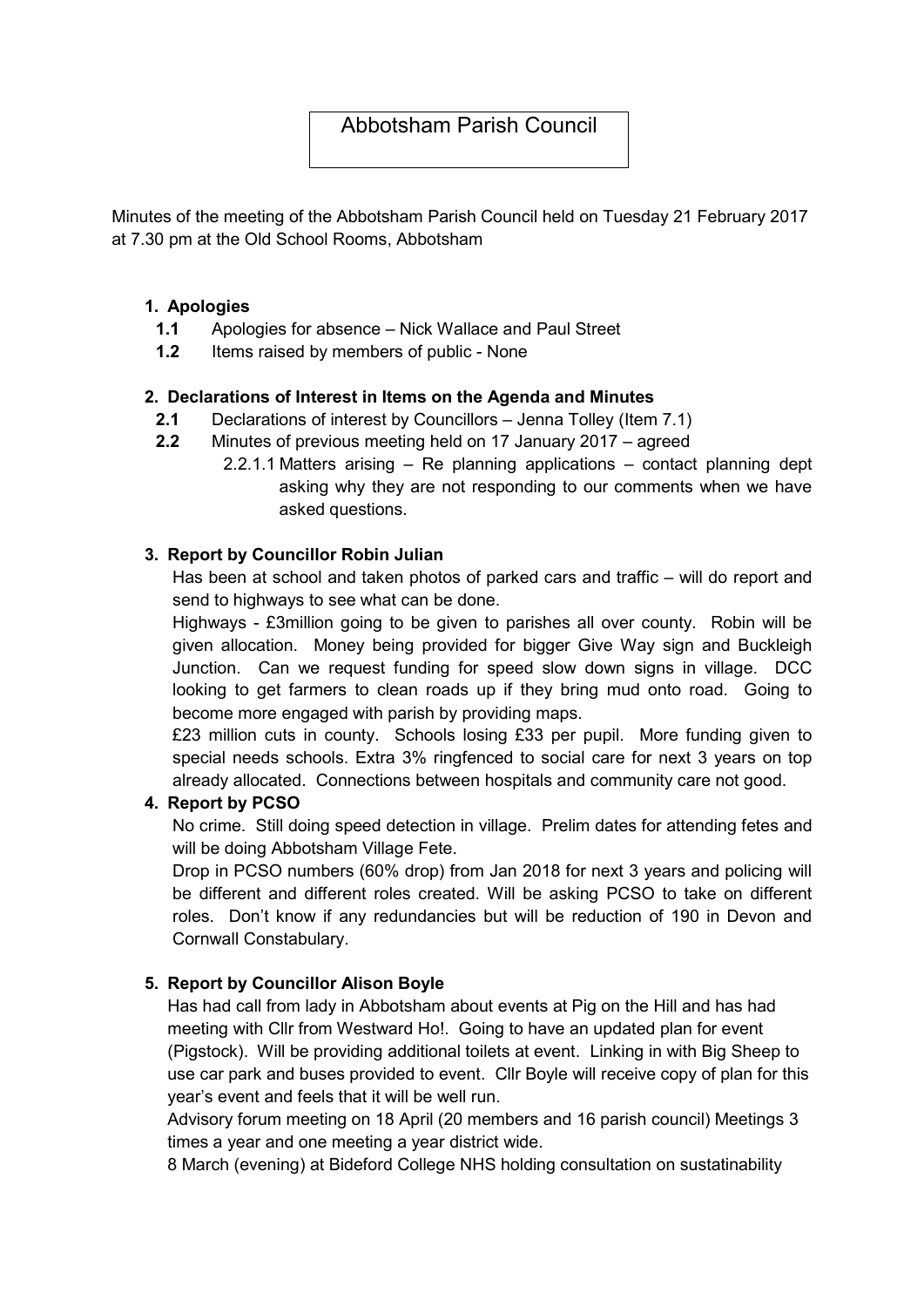Philip brought it to Alison's attention that Kenwith flood defence will be potentially raising dam by 1 metre will mean in a flood the bridge/road beneath Kenwith Castle would be under water

# 6. Planning

- 6.1 1/1199/2016 Removal of Condition 2 of Planning Approval 1/0974/2011/FUL, 3 Seaview Cottages, Abbotsham - Approved
- 6.2 1/1204/2016/FUL Change of use and extension of barn to amenity/tourism building, Building at Duckhaven Stud, Cornborough Road, Westward Ho! – approved
- 6.3 1/0067/2017/FUL Construction of 3 bedroom holiday letting unit, The White House, Abbotsham – no objections
- 6.4 1/0033/2017/FUL Installation of biomass boiler, The Big Sheep, Abbotsham no objections

# 7. Clerks Report

- 7.1 TAP funding application to be submitted speak to Peter Soper
- 7.2 Big Sheep Overflow car park waiting to hear back from Enforcement
- 7.3 Vehicle activated Signs wait for next year's county councillor budget. Highway Maintenance enhancement fund – check is going to be available in next financial year. Speak to Julie Pepworth to find out costs.
- 7.4 Rubbish around village McDonalds rubbish around village Write to McDonalds (Bideford) to advise.
- 7.5 Clerk workshop for Transparency 3 March

# 8. Chairs Report

- 8.1 VIPS/maintenance in the Village had meeting on 10 February only 4 attended. Where to go with it now? Identify what needs to be done at meeting and then put a date in newsletter. Hedging by bank by village hall. Grass cutting contract – Roger to phone for costs for grass cutting
- 8.2 Hospital Services covered under Cllrs reports
- 8.3 Monitoring development activities in the parish arrange visit to the Ultimate High to see how progressing
- 8.4 Reallocation of snow warden areas Roger not heard from anyone wanting salt
- 8.5 Abbotsham Village Fete Had first meeting of new committee. School leading it but tasks allocated village hall and parish council. Parish Council taking on catering – cream teas and beer tent and hog roast. Got to provide 3 prizes for raffle – Martin suggested approaching Café du Parc for dinner for two. Philip to ask Ed and Miriam for Merry Harriers voucher. Hugh to ask Milky Way for voucher. Need to meet and agree constitution for fete committee – parish councillors have discussed the constitution and agreed.

# 9. Finance

### 10. Correspondence

10.1 Round Robin Items – emails sent